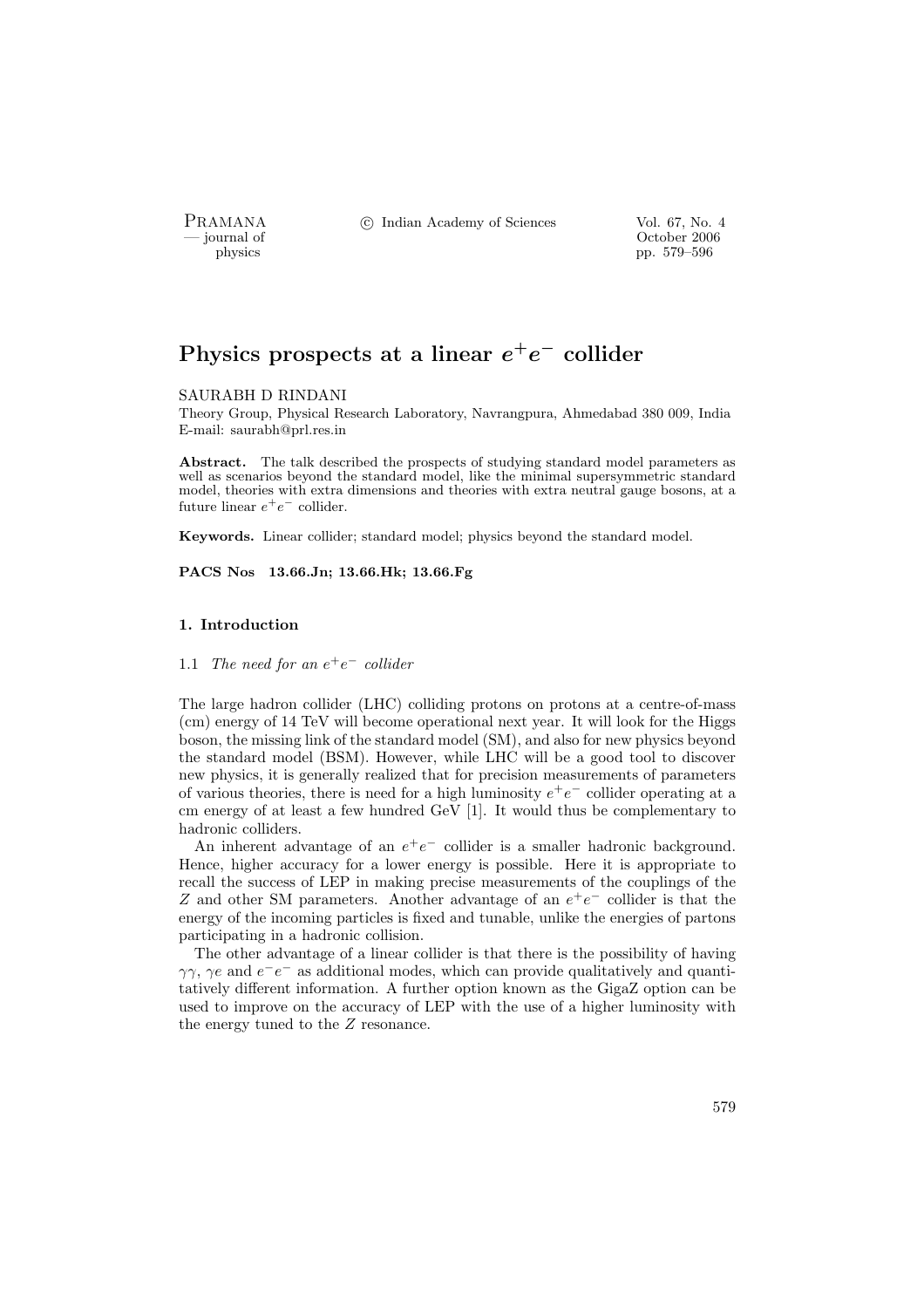1.2 Features of an  $e^+e^-$  collider

### 1.2.1 Parameters of the collider

The centre-of-mass (cm) energy of the linear collider would range from 300 to 1000 GeV. It would be expected to operate just above the  $t\bar{t}$  threshold for the 1000 GeV. It would be expected to operate just above the *tt* threshold for the study of the top mass, and at  $\sqrt{s} = 500$  GeV for most of the remaining data. Studies show that it would be useful to operate it at a higher cm energy like 800 or 1000 GeV at a higher luminosity for studying certain processes. The expected luminosity is a few times  $10^{34}$  cm<sup>-2</sup> s<sup>-1</sup> at 500 GeV, which is equivalent to an integrated luminosity of 500 fb<sup>-1</sup> after a run of a couple of years or so. As mentioned integrated iuminosity of 500 to  $\theta$  after a run of a couple of years or so. As mentioned earlier, it may be operated at  $\sqrt{s} = m_Z$  (GigaZ option). It seems possible to have a high degree of longitudinal beam polarization for  $e^-$  as well as  $e^+$ . An International Technology Recommendation Panel took a decision that the collider would be built based on 'cold' (superconducting) technology, rather than 'warm' (room temperature) technology.

# 1.2.2 Options at the ILC

A number of options have been suggested for ILC. First of all, it could be run in  $e^+e^-$  or  $e^-e^-$  modes. This would realize qualitatively different physics goals. There could also be quantitative differences on account of different backgrounds in the two cases.

The other kind of option arises because the beams can be polarized.  $e^-$  as well as  $e^+$  beams could be longitudinally polarized, though the technologies in the two cases are different. The anticipated  $e^-$  polarization is 80–90%, whereas the anticipated  $e^+$  polarization is around 60%. Longitudinally polarized beams can help to reduce background as well as improve sensitivity [2]. While for many purposes the presence of  $e^-$  polarization alone helps, the availability of  $e^+$  polarization at the same time is essential for some processes [2]. In the case of longitudinal polarization, the effective polarization for most processes is the combination

$$
P_{\text{eff}} = (P_{e^-} - P_{e^+})/(1 - P_{e^-} P_{e^+}).
$$
\n(1)

This can be larger than individual polarizations, depending on their relative signs. It is nonzero, and equal to  $P_{e}$ - even when  $e^+$  polarization is zero.

It is also possible to convert longitudinal polarization to transverse polarization using spin rotators. Transverse polarization, through azimuthal distributions, helps to provide qualitatively different information as compared to longitudinal polarization [2].

It has been pointed out that Compton backscattering of high-intensity laser beams off high-energy electron beams can give photon beams which carry a large fraction of the electron energy [3,4]. Figure 1, taken from [3], shows the spectrum of photons expected from laser backscattering. It can be seen that if the product of the laser photon helicity  $P_c$  and the electron helicity  $\lambda_e$  is negative, the spectrum is highly peaked at a large value of the ratio y of the photon energy  $\omega$  to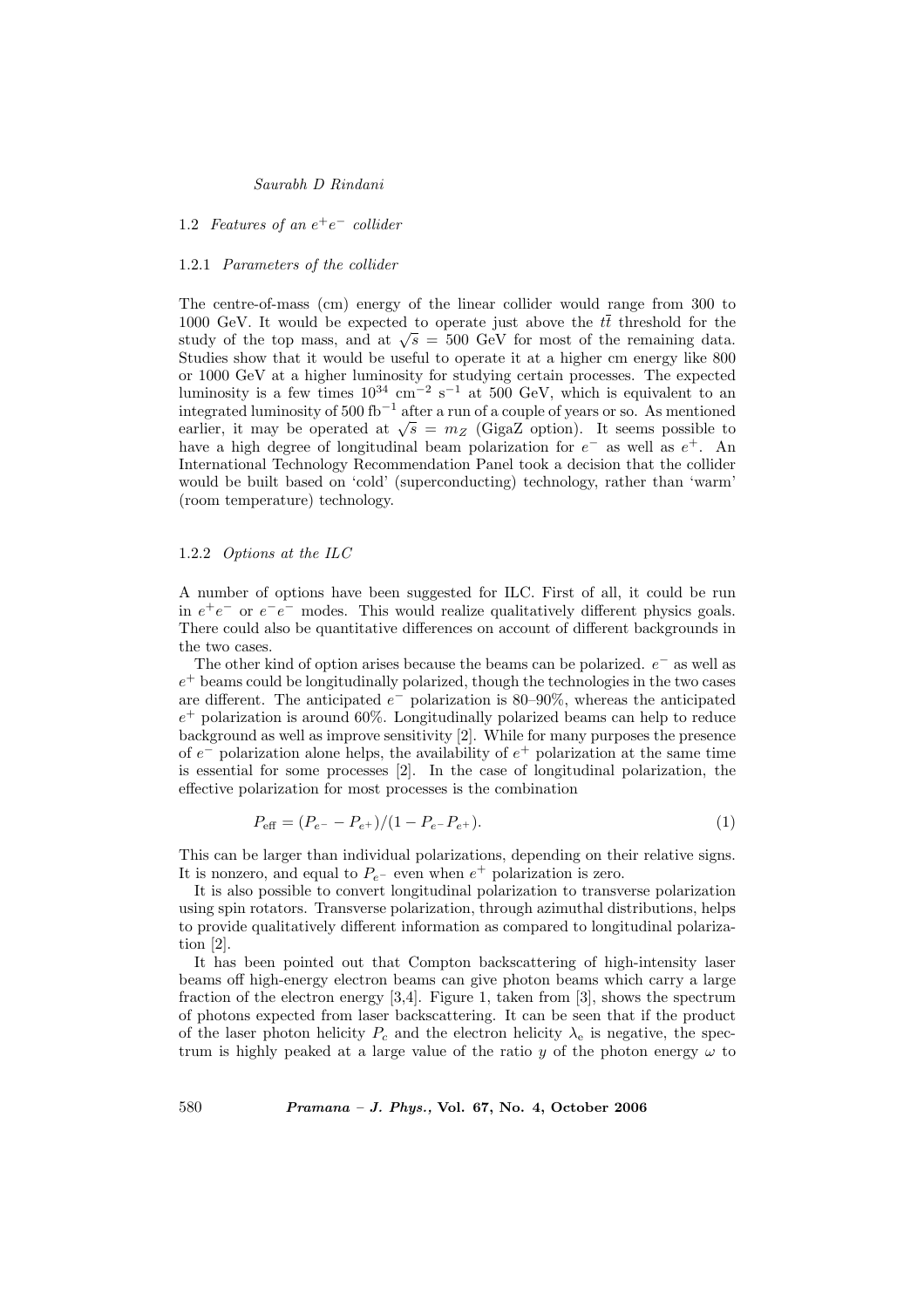

Figure 1. The spectrum of photons obtained by backscattering of a laser beam off high energy electrons (from [3]).

Figure 2. The polarization of photons produced by backscattering a polarized laser beam off polarized high energy electrons (from [3]).

the electron energy  $E_0$ . Polarized laser and electron beams can give high degree of photon polarization for a certain choice of laser photon and electron polarizations, as shown in figure 2, taken from [3]. In addition it would also be possible to have  $e^{\pm}$   $\gamma$  collisions.

### 2. Standard model physics at the linear collider

### 2.1 Gauge-boson self-interactions

The primary goal of studying gauge-boson self-interactions is to establish the non-Abelian nature of electroweak interactions. Processes sensitive to triple-gauge couplings are  $e^+e^- \to W^+W^-$  and  $e^+e^- \to W^{\pm}e^{\mp}\nu$ . These have already been studied at LEP2. In view of the much higher luminosity available at ILC, the accuracy of measurement would be greater. At high luminosity and with the help of beam polarization, triple gauge couplings can be determined with an error of a few  $\times 10^{-4}$ . The accuracy for different anomalous couplings is shown in table 1, taken from [5]. Neutral gauge boson anomalous couplings can be determined to the same precision in  $e^+e^- \rightarrow \gamma Z, ZZ$ . Asymmetries with longitudinal or transverse polarization can be used for CP-odd couplings [6].

#### 2.2 Top-quark production at threshold

Top-quark mass measurement can be made in top-quark pair production in the threshold region. The top mass can be measured precisely from a scan of the  $t\bar{t}$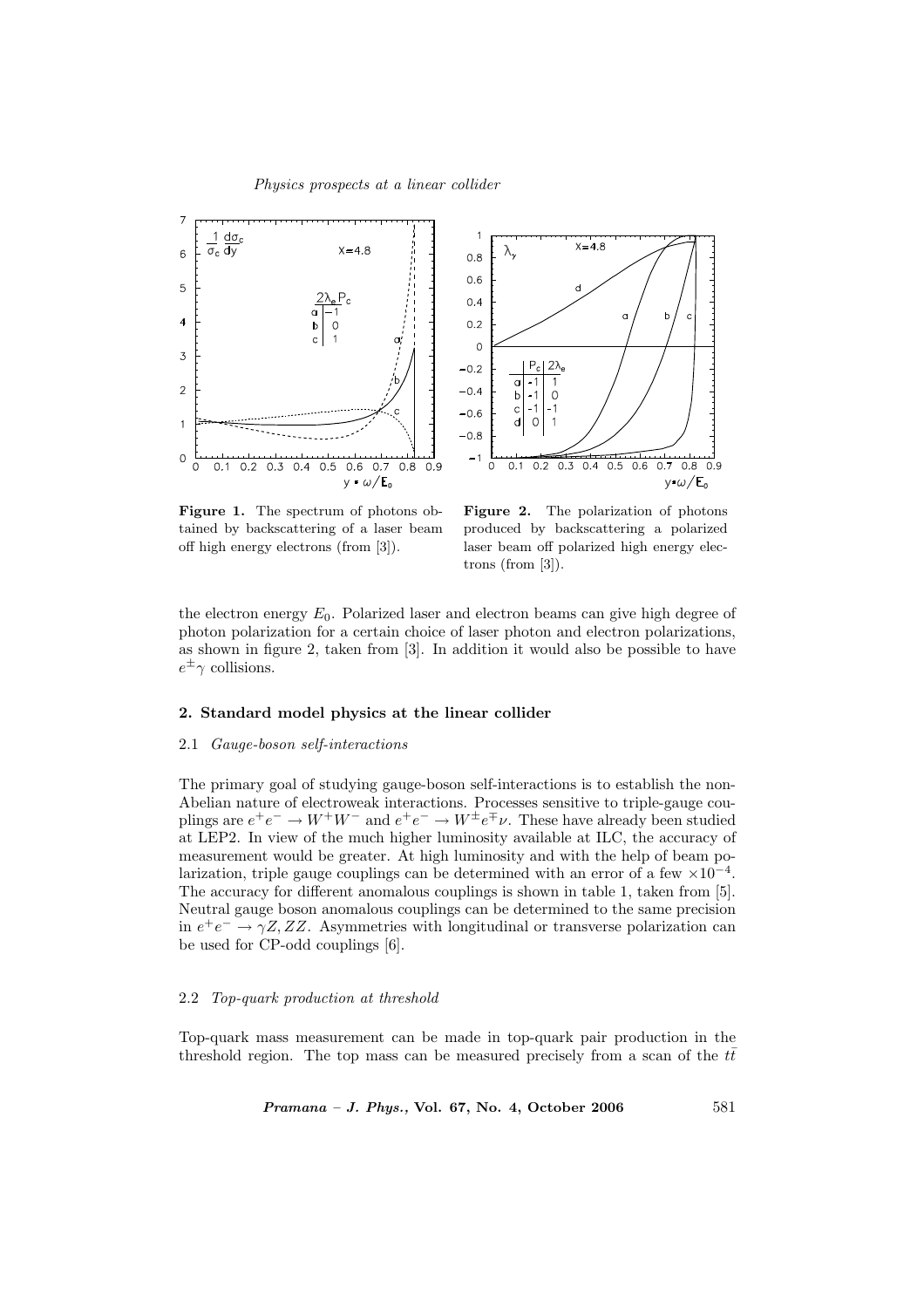Saurabh D Rindani

|                                                                                                          | $\sqrt{s} = 500 \text{ GeV}$ | $\sqrt{s} = 800 \text{ GeV}$ |  |  |
|----------------------------------------------------------------------------------------------------------|------------------------------|------------------------------|--|--|
| $\begin{array}{l} \Delta g_1^Z \\ \Delta \kappa_\gamma \\ \lambda_\gamma \\ \Delta \kappa_Z \end{array}$ | 15.5                         | 12.6                         |  |  |
|                                                                                                          | 3.3                          | 1.9                          |  |  |
|                                                                                                          | 5.9                          | 3.3                          |  |  |
|                                                                                                          | 3.2                          | 1.9                          |  |  |
| $\lambda_Z$                                                                                              | 6.7                          | 3.0                          |  |  |
| $\frac{g_5^Z}{g_4^Z} \tilde{\tilde{\kappa}}_Z \ \tilde{\tilde{\lambda}}_Z$                               | 16.5                         | 14.4                         |  |  |
|                                                                                                          | 45.9                         | 18.3                         |  |  |
|                                                                                                          | 39.0                         | 14.3                         |  |  |
|                                                                                                          | 7.5                          | 3.0                          |  |  |

Table 1. Limits on various anomalous couplings at ILC (from [5]).



**Figure 3.** Dependence of the  $e^+e^- \rightarrow t\bar{t}$  cross-section on  $\sqrt{s}$ . The curves labelled LL (dotted), NLL (dashed), and NNLL (solid) include leading logarithmic, next-to-leading logarithmic, and next-to-next-to-leading logarithmic contributions, respectively. The three curves for each set of corrections represent the variation of the rate with changes of the renormalization scale. This figure uses a threshold mass definition for the top quark mass [9] (from [7]).

threshold ( $\sqrt{s} \approx 340$ –380 GeV). Theoretical analysis of the cross-section needs a double-expansion of  $\sigma_{t\bar{t}}$  in  $\alpha_s$  and  $\beta = \sqrt{1 - 4m_t^2/s}$ , the velocity of the top quark. Terms up to next-next-to-leading order (NNLO) have been calculated [7,8]. It is found that simultaneous precision measurement of  $m_t$  and  $\alpha_s$  will be possible. Figure 3 shows the calculated cross-section for  $e^+e^- \to t\bar{t}$  near the threshold in the leading logarithmic, next-to-leading logarithmic and next-to-next-to-leading logarithmic approximations, taken from [7], using a threshold mass definition for the top quark from [9]. With a 10-point scan, the expected precisions in the top mass,  $\alpha_s$ , and the width of the top quark are, respectively,  $\Delta m_t = 42 \text{ MeV}, \Delta \alpha_s(M_Z) = 0.001$ ,  $\Delta\Gamma_t = 50$  MeV. Including theoretical uncertainties, the precision expected is  $\Delta m_t(\overline{MS}) = 100$  MeV [10].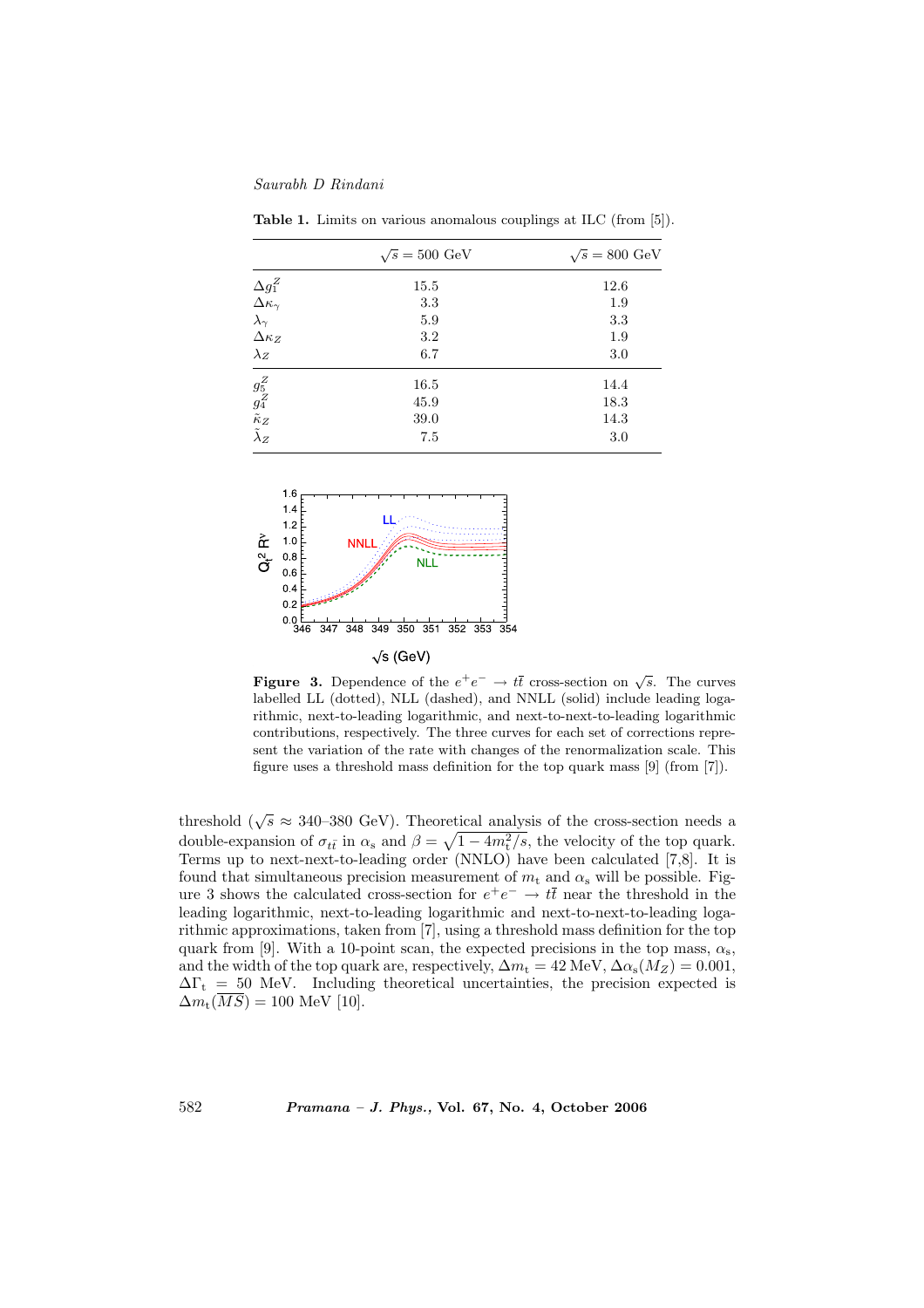Physics prospects at a linear collider



Figure 4. The Higgsstrahlung and  $WW$  fusion production cross-sections vs. **rigure 4.** The Higgsstramung and WW fusion production cross-section the Higgs mass for  $\sqrt{s} = 300 \text{ GeV}$ , 500 GeV and 800 GeV (from [11]).

# 2.3 Search for the SM Higgs boson

Search for the Higgs boson is of high priority at the LHC and the ILC. Once the Higgs is found, measuring its properties will be necessary for understanding the origin of gauge symmetry breaking and masses of various particles. To test the completeness of the minimal SM and the Higgs mechanism as the source of mass, measurements must show the following:

- Couplings of the Higgs boson to fermions and gauge bosons are proportional to their masses. This needs measurement of branching ratios.
- The Higgs boson has quantum numbers  $J^{CP} = 0^{++}$ .
- The Higgs boson is the source of its own mass. This needs the measurement of trilinear and quartic self-couplings.

The Higgs boson can be produced at a linear collider through 'Higgsstrahlung' (the Bjorken mechanism):  $e^+e^- \rightarrow ZH$ , WW fusion:  $e^+e^- \rightarrow \nu_e \bar{\nu}_e H$ , or ZZ fusion:  $e^+e^- \rightarrow e^+e^-Z$ . Figure 4 shows the production cross-sections for  $ZZ$  fusion:  $e^+e^- \rightarrow e^+e^-Z$ . Figure 4 shows the production cross-sections for the former two processes. At  $\sqrt{s} = 500$  GeV, Higgsstrahlung dominates for the former two processes. At  $\sqrt{s} = 300 \text{ GeV}$ , Higgsstranding dominates for  $m_H \lesssim 160 \text{ GeV}$ , whereas *WW* fusion dominates for  $m_H \gtrsim 160 \text{ GeV}$ . For  $\sqrt{s} = 800$  $m_H \approx 100 \text{ GeV}$ , whereas *WW* fusion dominates for  $m_H \approx 100 \text{ GeV}$ . For  $\sqrt{s} = 800 \text{ GeV}$ , the dominant mechanism is *WW* fusion. ZZ fusion contributes 10% at  $\sqrt{s} =$ 800 GeV.

## 2.4 Measuring Higgs couplings

To distinguish the SM Higgs from the Higgs of an extended model it is necessary to measure Higgs couplings with precision. For this it is necessary to measure various decay branching ratios. Figure 5 shows the branching ratio and total width of a SM Higgs as a function of its mass.

For  $m_H < 150$  GeV,  $H \rightarrow b\bar{b}$  dominates. Coupling to the bottom quark can be determined to a precision of about 2%. Couplings to the charm quark and  $\tau$  can be determined to a precision of about 12% [12]. Coupling to the muon is expected to be poorly measured, to about 30% [13].

The top quark, being much heavier than other quarks, can play a special role. For  $m_{\rm H} < 2m_{\rm t}$ , the Higgs coupling to the top can be measured through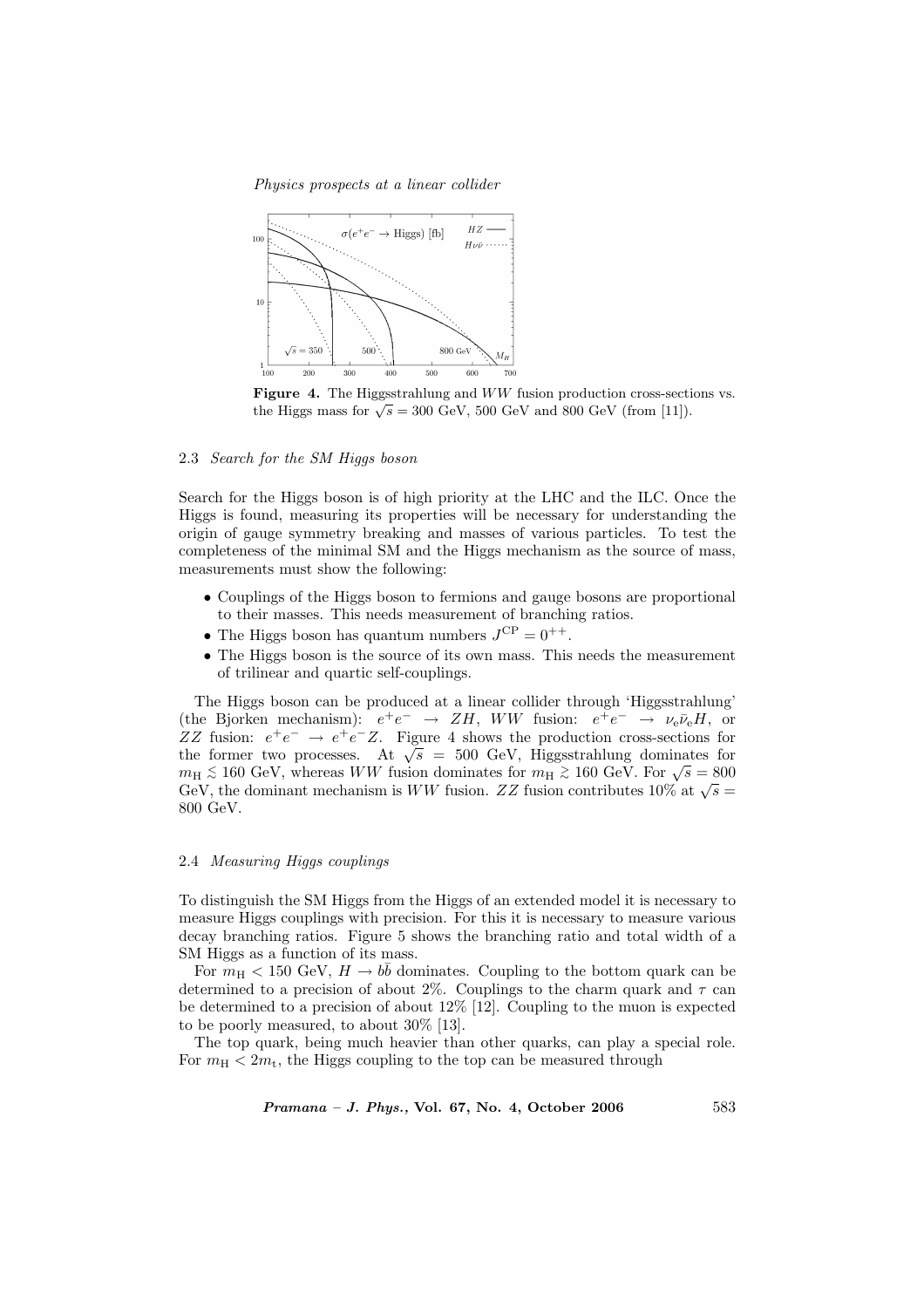Saurabh D Rindani



Figure 5. Branching ratios (left) and the total width (right) of the SM Higgs as a function of its mass (from [11]).

$$
e^+e^- \to t\bar{t}H. \tag{2}
$$

This suffers from small rate and requires higher energy and luminosity. For  $\sqrt{s} \gtrsim$ 800 GeV and  $L \approx 1000 \text{ fb}^{-1}$ , the Higgs coupling to the top can be measured to 10% accuracy [14].

# 2.5 Measurement of Higgs self-couplings

Higgs self-couplings in SM are described by the terms in the scalar potential:

$$
V = \frac{1}{2}m_H^2 H^2 + \lambda_3 v H^3 + \frac{1}{4}\lambda_4 H^4.
$$
\n(3)

To establish the correctness of these terms, one needs to check the relation:

$$
\lambda_3 = \lambda_4 = m_H^2/(2v). \tag{4}
$$

Measuring  $\lambda_3$  ( $\lambda_4$ ) requires the production of 2 (3) Higgs bosons through double (triple) Higgsstrahlung. For  $\sqrt{s} = 500$  GeV, and an integrated luminosity of 1000 fb<sup>-1</sup>,  $\lambda_3$  can be determined to 20% accuracy through  $e^+e^- \to ZHH$ ,  $H \to b\bar{b}$ , for 120 GeV  $m_{\rm H}$  < 140 GeV [15].  $\lambda_4$  is not easy to determine because of the small rate for  $e^+e^- \rightarrow ZHHH$  [16].

# 2.6 Spin of the Higgs

For the SM Higgs it is necessary to verify that it has spin 0 and its CP even nature. The angular distribution of Z in  $e^+e^- \rightarrow ZH$  for a  $J^P = 0^+$  Higgs should be The angular distribution of  $\sum$  in  $e^+e^- \rightarrow \sum H$  for a  $J^+ = 0^+$  ranges should be  $d\sigma/d\cos\theta \sim \sin^2\theta$  [17]. The spin can be determined from the  $\sqrt{s}$  dependence of  $\alpha \sigma/\alpha \cos \theta \sim \sin \theta$  [17]. The spin can be determined from the  $\sqrt{s}$  dependence of the values 0, 1 the cross-section  $\sigma$  [18]. Figure 6 shows the  $\sqrt{s}$  dependence of  $\sigma$  for the values 0, 1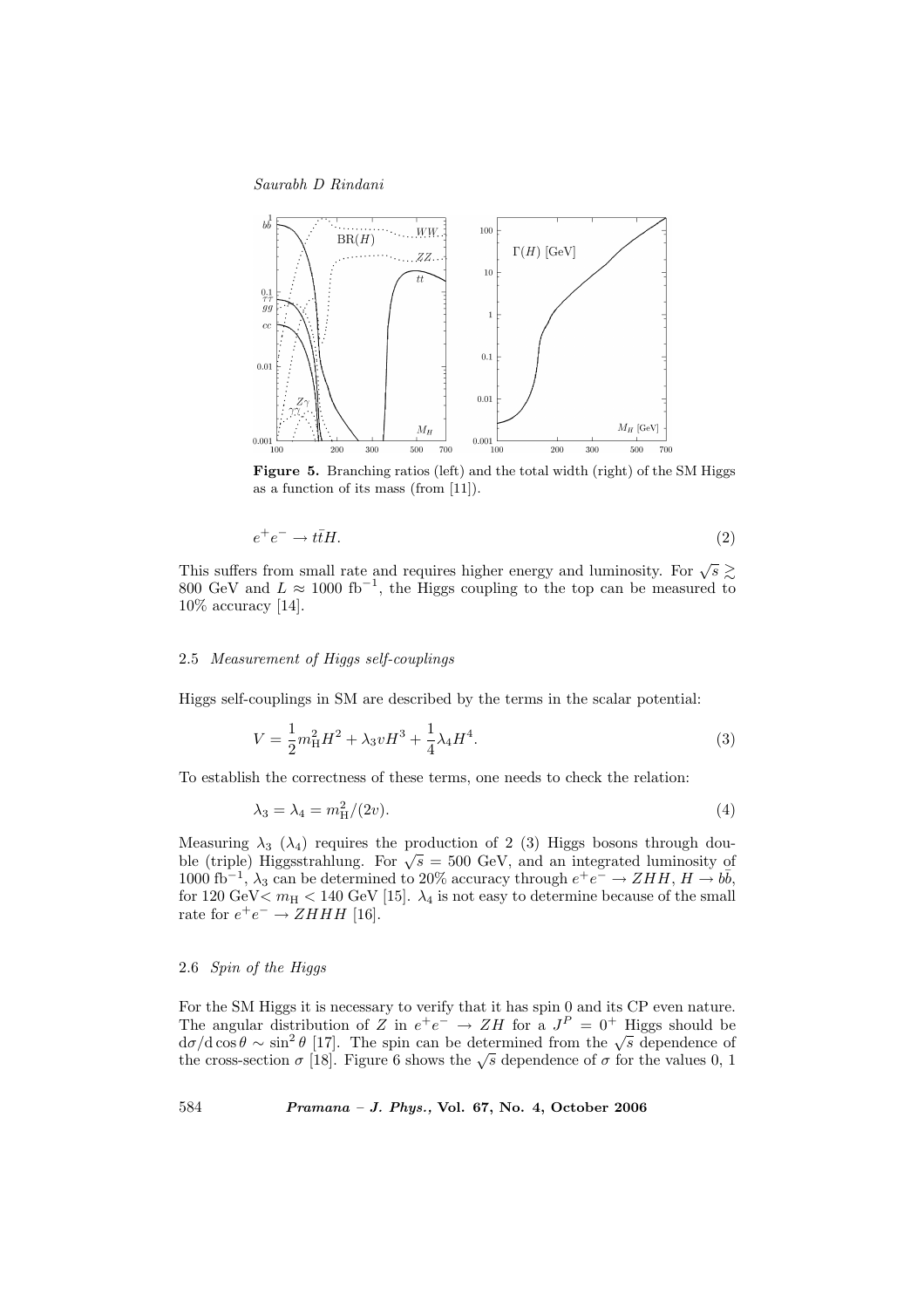Physics prospects at a linear collider



Figure 6. The dependence of the cross-section for Higgs production via  $e^+e^- \rightarrow ZH$  for values of the Higgs spin  $s = 0, 1$  and 2 (from [18]).

and 2 for the spin of the Higgs. The spin can be determined from the invariant mass of the virtual Z in the decay  $H \to Z^*Z$  for  $m_H < 2m_Z$ . The angular distribution of decay products in  $H \to Z^*Z$  can distinguish  $P = +$  from  $P = -$  [19]. These measurements are near the HZ threshold, and require low luminosity  $(\sim 20 \text{ fb}^{-1})$ . Finally, the observation of  $H \to \gamma\gamma$  will rule out  $J = 1$ .

# 2.7 Parity of the Higgs

The CP property of the Higgs can best be tested in the  $\gamma\gamma$  option [20]. For linearly polarized photons, an even-parity Higgs is produced when the photons have parallel spins, whereas an odd-parity Higgs can be produced when the photons have spins perpendicular to each other.

#### 3. Search for new physics at the linear collider

#### 3.1 Anomalous top couplings in continuum pair production

Anomalous top couplings to  $\gamma$ , like anomalous magnetic and electric dipole moments, would give evidence for beyond SM effects. Analogous dipole couplings to Z, called weak dipole couplings, are also possible. By suitable choice of angular or energy asymmetries, a sensitivity of  $10^{-3} \times e/m_t$  is possible for anomalous dipole couplings, with longitudinally polarized beams [21,22]. It is also possible to study anomalous couplings to  $\gamma$  at a  $\gamma\gamma$  collider [23–25].

# 3.2 Higgs in extensions of SM

The simplest extension of the Higgs sector is a two-Higgs doublet model. MSSM is a special case, with constrained couplings. With two Higgs doublets, the spectrum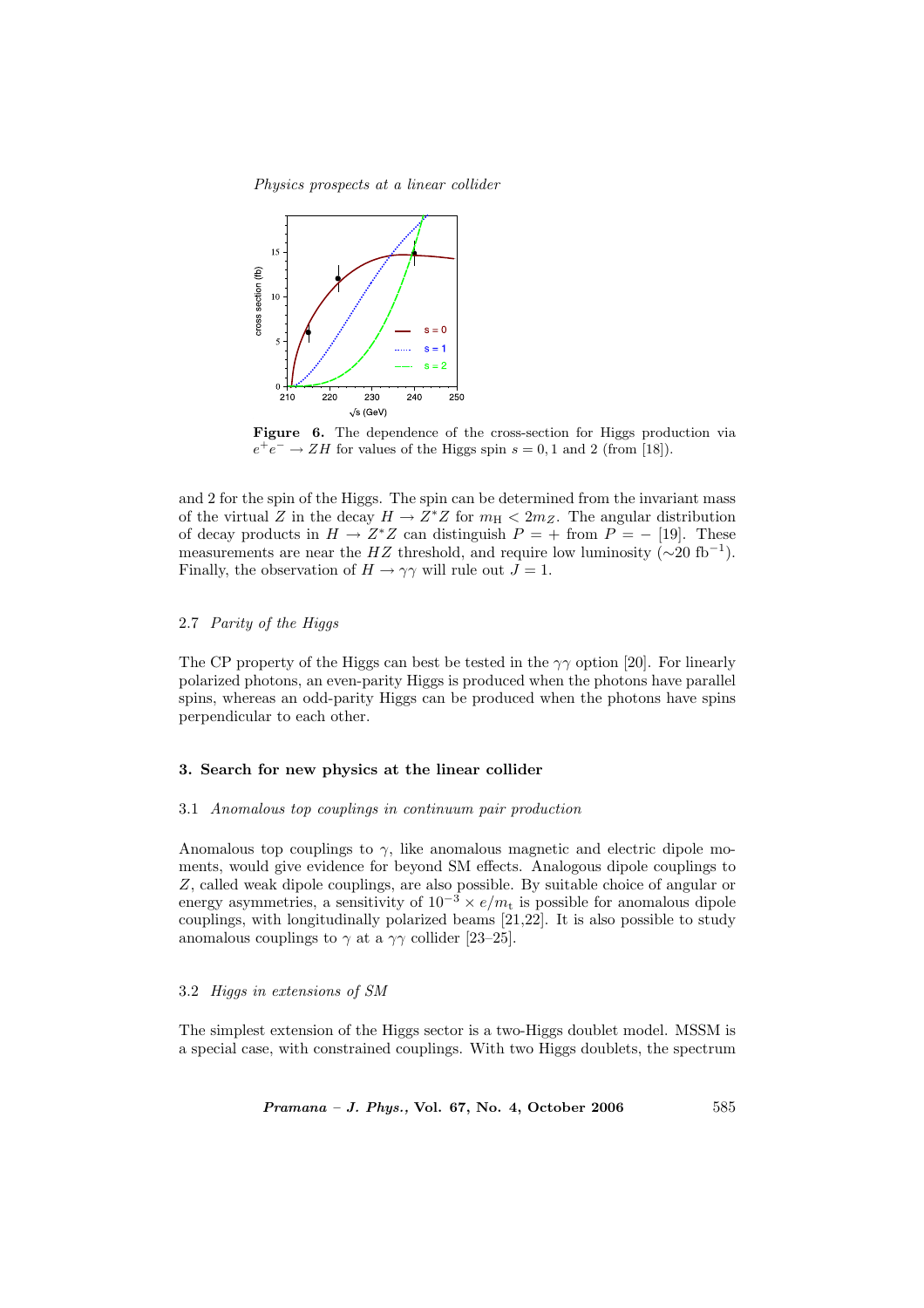consists of five scalars:  $H, h, A$  (neutral),  $H^{\pm}$  (charged). When there is no CP violation,  $H, h$  have CP= +, A has CP= −. If there is CP violation, there is mixing among  $H, h$  and  $A$  to give mass eigenstates  $H_1, H_2, H_3$  which have no definite CP.

### 3.2.1 Higgs spectrum in MSSM

In MSSM at tree level, there are only two independent parameters because of the relations:

$$
m_{\rm h} \le m_Z, \quad m_A \le m_{\rm H}, \quad m_{\rm H}^2 = m_A^2 + m_W^2, \quad m_{\rm h}^2 + m_{\rm H}^2 = m_A^2 + m_Z^2. \tag{5}
$$

Radiative corrections change these relations. A recent analysis, including full oneloop corrections and the two-loop corrections controlled by  $\alpha_s$  and the Yukawa couplings of the third generation fermions gives an upper bound  $m<sub>h</sub> \lesssim 152 \text{ GeV}$ [26].

#### 3.2.2 Higgs production in MSSM

The CP-even Higgses  $H, h$  are easily observable through Higgsstrahlung

$$
e^+e^- \to Z + H, h \tag{6}
$$

or WW, ZZ fusion,

$$
e^{+}e^{-} \to \nu\bar{\nu} + H, h, \quad e^{+}e^{-} \to e^{+}e^{-} + H, h. \tag{7}
$$

They can also be produced associated with the CP-odd A:

$$
e^+e^- \to A + H, h. \tag{8}
$$

The charged Higgs  $H^{\pm}$  can be pair produced:

$$
e^+e^- \to H^+H^-.\tag{9}
$$

Figure 7 from [11] shows examples of  $e^+e^- \rightarrow Z + h$ , H and  $e^+e^- \rightarrow A + h$ , H production cross-sections in the MSSM as functions of the respective Higgs masses production cross-sections in the MS<br>for selected values of  $\sqrt{s}$  and tan  $\beta$ .

# 3.2.3 Decay of MSSM Higgs

Branching ratios of the lightest neutral Higgs differ from those in SM. Precision measurements can give indirect evidence for SUSY.  $R \equiv \Gamma(h \to b\bar{b})/\Gamma(h \to \tau\bar{\tau})$  is sensitive to parameters of MSSM. This is shown in figure 8, taken from [27]. The inner band gives  $5\%$  experimental uncertainty. For large tan  $\beta$ , it is sensitive to mner band gives 5% experimental uncertainty. For  $\mu$ <br> $m_A \leq 600 \text{ GeV}$  for  $\sqrt{s} = 350 \text{ GeV}$  and  $L = 1000 \text{ fb}^{-1}$ .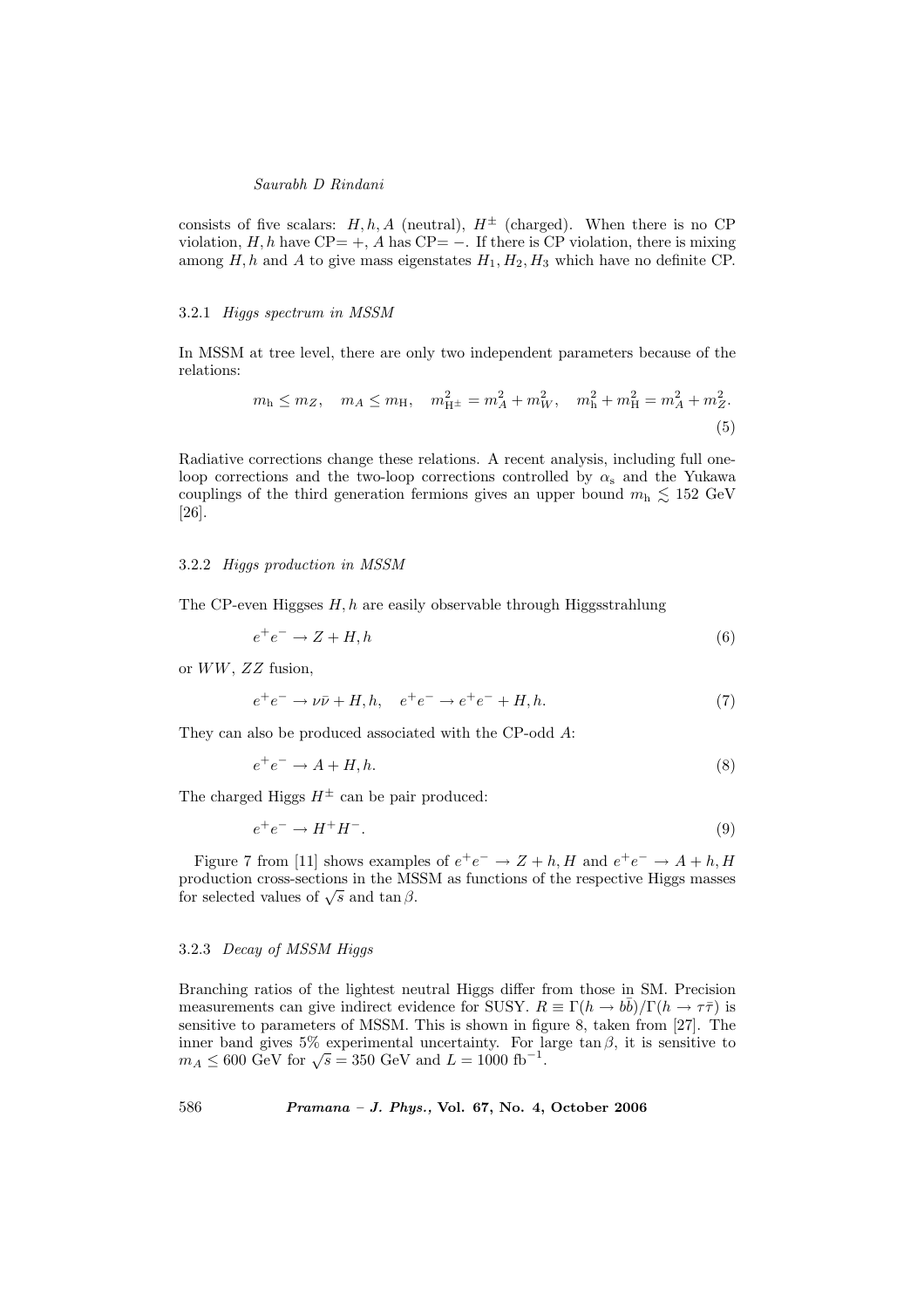Physics prospects at a linear collider



Figure 7. Production cross-sections of the neutral Higgs bosons in the **Figure 7.** Froduction cross-sections of the heutral ringes bosons in the MSSM at  $\sqrt{s}$  = 350 GeV in Higgsstrahlung and pair production processes for  $\tan \beta = 3$  and 30 (from [11]).



**Figure 8.** Deviation of the ratio  $R \equiv \Gamma(h \to b\bar{b})/\Gamma(h^0 \to \tau\bar{\tau})$  from the SM prediction. The expected experimental uncertainty, ∼5%, is given by the inner bands (from [27]).

# 3.3 Search for supersymmetry at the linear collider

Supersymmetric extension of SM is the most theoretically motivated extension of SM. Supersymmetry is a symmetry of space–time that relates fermions and bosons. It associates with every known particle a new particle differing in spin by 1/2. These new particles are collectively known as 'sparticles'. Supersymmetry relates the couplings of the new particles to those of known particles. This leads to predictions for production and decay rates of sparticles in terms of their masses. Supersymmetry breaking leads to mass splitting while preserving coupling constant relations.

Observing new particles associated with supersymmetry is a major goal of both LHC and ILC. At hadron colliders, all kinematically allowed sparticles are produced together. It is difficult to disentangle the pattern of sparticle masses and couplings.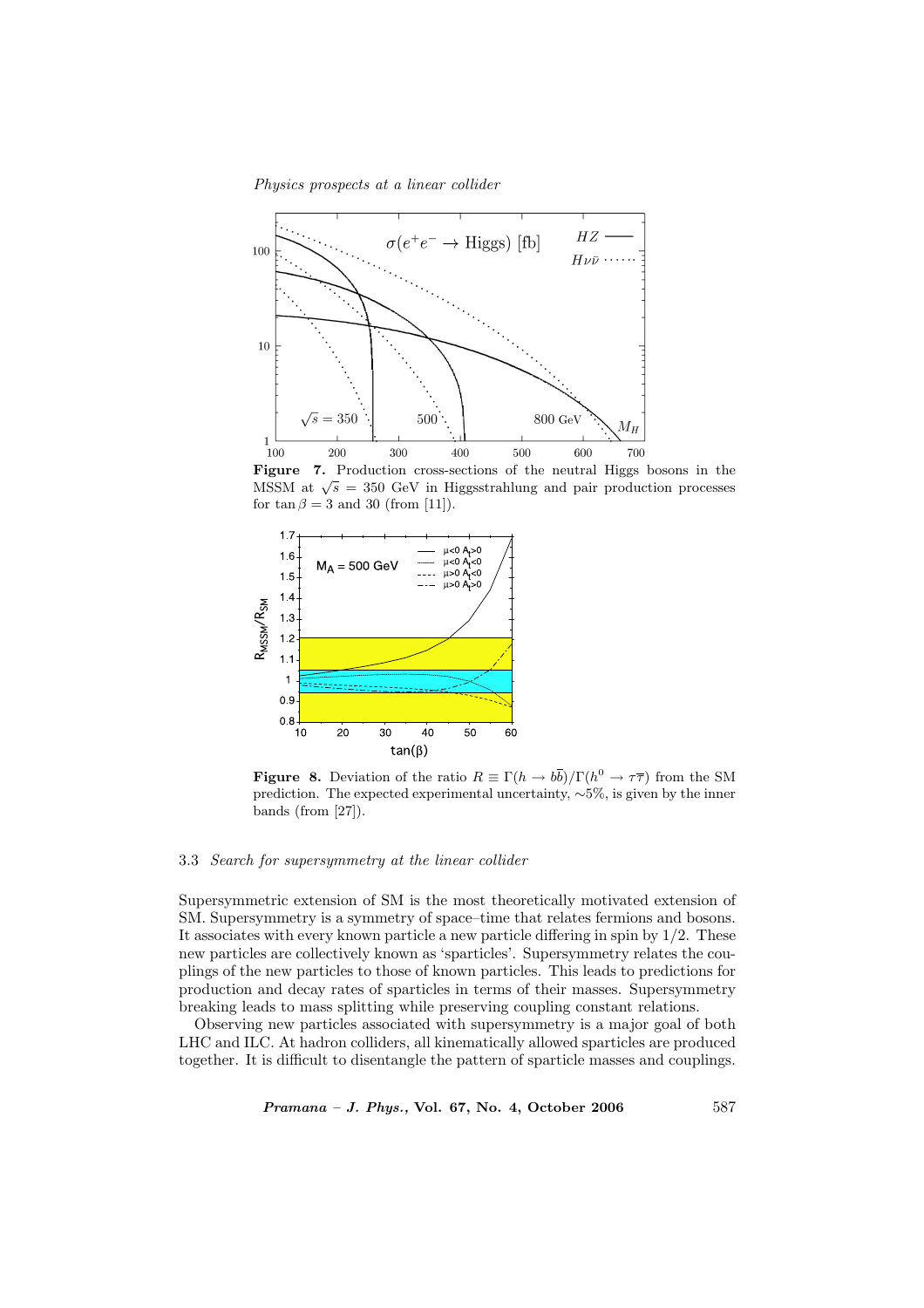On the other hand, a lepton collider which can change the cm energy can explore spectrum of sparticles systematically. Scalar sparticles associated with leptons are particularly difficult to observe at hadron colliders.

### 3.3.1 Goals for the study of supersymmetry

The goals for the study of supersymmetry would be to discover all the predicted sparticles, to measure the sparticle quantum numbers, to measure their masses and to measure the sparticle couplings to establish supersymmetry. In addition, the above measurements should be able to unravel the supersymmetry breaking scheme.

#### 3.3.2 Supersymmetric partners

In supersymmetric theories, there is a new scalar partner for each chiral fermion. Each massive fermion has two scalar partners, labelled with suffixes L and R. In broken supersymmetry, these two partners can have different masses. Each gauge boson has a spin-1/2 partner ('gaugino'). In  $SU(3) \times SU(2) \times U(1)$  these have masses denoted by  $M_3, M_2, M_1$  corresponding to the group factors. Higgs bosons have spin-1/2 partners called higgsinos. Charged gauginos and higgsinos mix to give charginos  $\tilde{\chi}_i^{\pm}$ ,  $i = 1, 2$ . Neutral gauginos and higgsinos mix to give neutralinos  $\tilde{\chi}_i^0, i = 1, ..., 4.$ 

### 3.3.3 R parity and LSP

The most popular class of supersymmetric models has  $R$  parity, a discrete symmetry imposed to prevent violation of lepton and baryon numbers. Because of  $R$  parity, supersymmetric particles are always produced in pairs. The lightest supersymmetric particle (LSP) is stable. LSP is usually assumed to be the lightest neutralino. LSP is also a viable candidate to explain dark matter in the Universe. ILC would be useful to test the candidacy of such a dark matter candidate by measuring its properties in detail [28].

### 3.3.4 Observation of sleptons

˜l

Scalar partners of leptons (sleptons  $\tilde{l}^{\pm}$ ) can be produced through s-channel  $\gamma$  and Z exchange

$$
e^{+}e^{-} \to \gamma, \quad Z \to \tilde{l}^{+}\tilde{l}^{-}.
$$
 (10)

Selectron pair production has an additional *t*-channel contribution from neutralino exchange. A slepton decays into a neutralino or chargino:

$$
\tilde{l}^{\pm} \to \tilde{\chi}^0 l^{\pm}, \tilde{\chi}^{\pm} \nu_l. \tag{11}
$$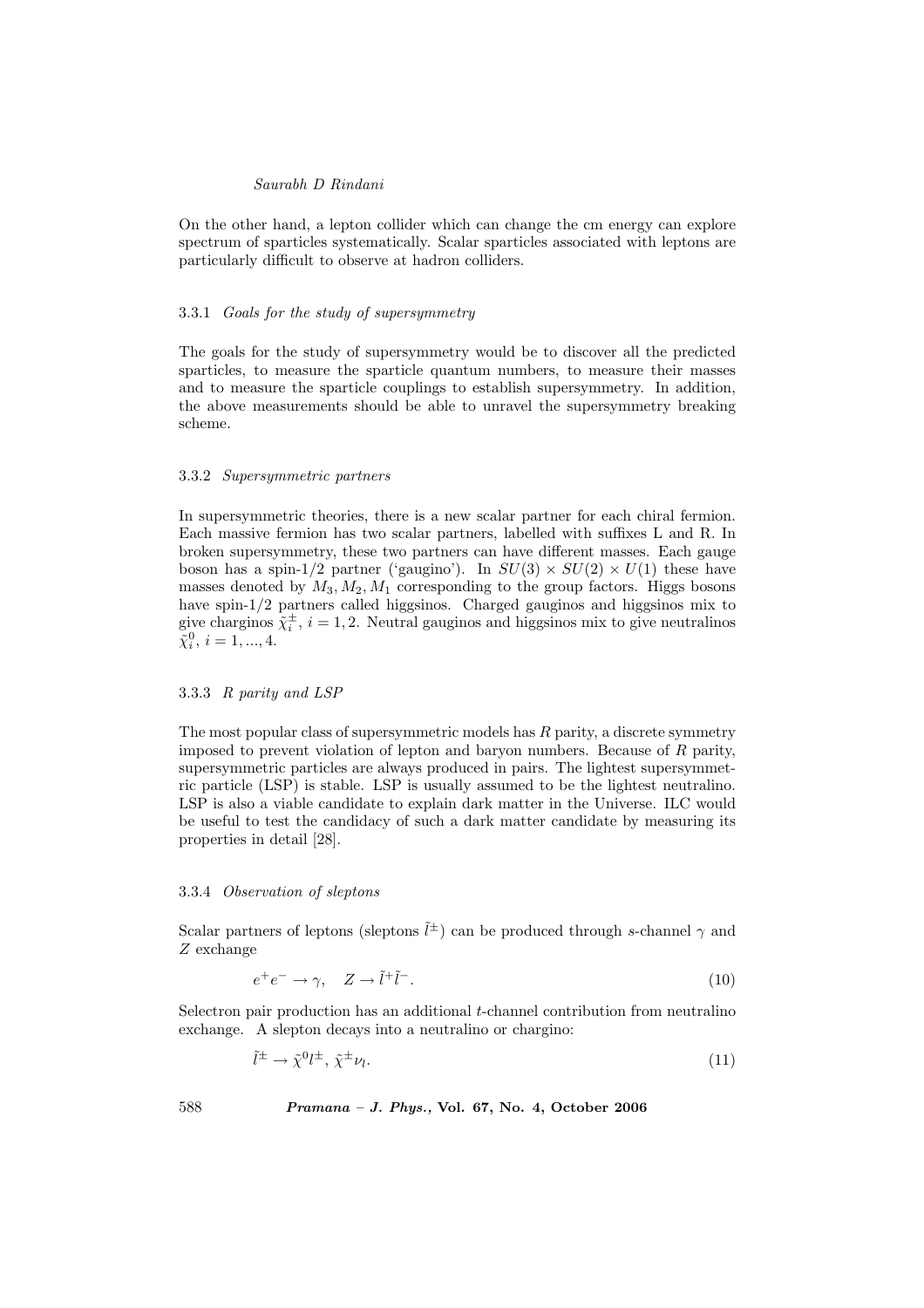Physics prospects at a linear collider



Figure 9. Signal from  $e^+e^- \to \tilde{\mu}_R^+\tilde{\mu}_R^- \to \mu^+\mu^-\tilde{\chi}_1^0\tilde{\chi}_1^0$  and the dominant **Figure 3.** Signal from  $e^+e^- \rightarrow \mu_R \mu_R \rightarrow \mu^- \mu^- \chi_1 \chi_1$  and the dominant backgrounds for  $m_{\tilde{\mu}_R} = 132$  GeV and  $m_{\tilde{\chi}_1^0} = 71.9$  GeV,  $\sqrt{s} = 320$  GeV, and an integrated luminosity of  $L = 160$  fb<sup>-1</sup> (from [29]).

If the slepton decays to an LSP  $({\tilde \chi}^0_1)$ , the chain is

$$
e^+e^- \to \tilde{l}^+\tilde{l}^- \to l^+l^-\tilde{\chi}_1^0\tilde{\chi}_1^0. \tag{12}
$$

The momentum of leptons is precisely measured, whereas neutralinos give missing transverse momentum.

The energy distribution of decay leptons is directly related to slepton and neutralino masses:

$$
m_{\tilde{l}}^2 = \frac{sE_{\min}E_{\max}}{(E_{\min} + E_{\max})^2}; \quad 1 - \frac{m_{\tilde{\chi}_0}^2}{m_{\tilde{l}}^2} = \frac{2(E_{\min} + E_{\max})}{\sqrt{s}}.
$$
 (13)

The end-points  $E_{\text{min}}$ ,  $E_{\text{max}}$  afford a measurement of slepton masses. The end-points of the lepton energy spectrum can be clearly seen in figure 9 [29]. The situation is more complicated in the case of  $\tilde{\tau}$  sleptons due to the escaping neutrinos from  $\tau$ decay. If the neutralino mass is known from smuon decay, the shape can be used to determine the stau mass. The dominant background is from  $e^+e^- \to W^+W^- \to$  $l^{+}l'^{-}\nu_{l}\bar{\nu}_{l'}$ . However, it is strongly peaked in the forward direction. It can therefore be reduced by an angular cut. The background can also be reduced by the use of polarized beams  $(e^-_Re_L^+)$ .

Slepton masses can also be measured precisely from threshold energy scans, independent of the decay pattern. Because sleptons are scalars, threshold energy dependence scales like  $\beta^3$  as compared to  $\beta$  dependence for fermion pairs. The absolute cross-section for slepton pair production measures the slepton couplings to 1–2% accuracy.

# 3.3.5 Charginos and neutralinos

Charginos and neutralinos are pair produced:

$$
e^+e^- \to \tilde{\chi}_i^{\pm} \tilde{\chi}_i^{\mp}, \quad i = 1, 2; \tag{14}
$$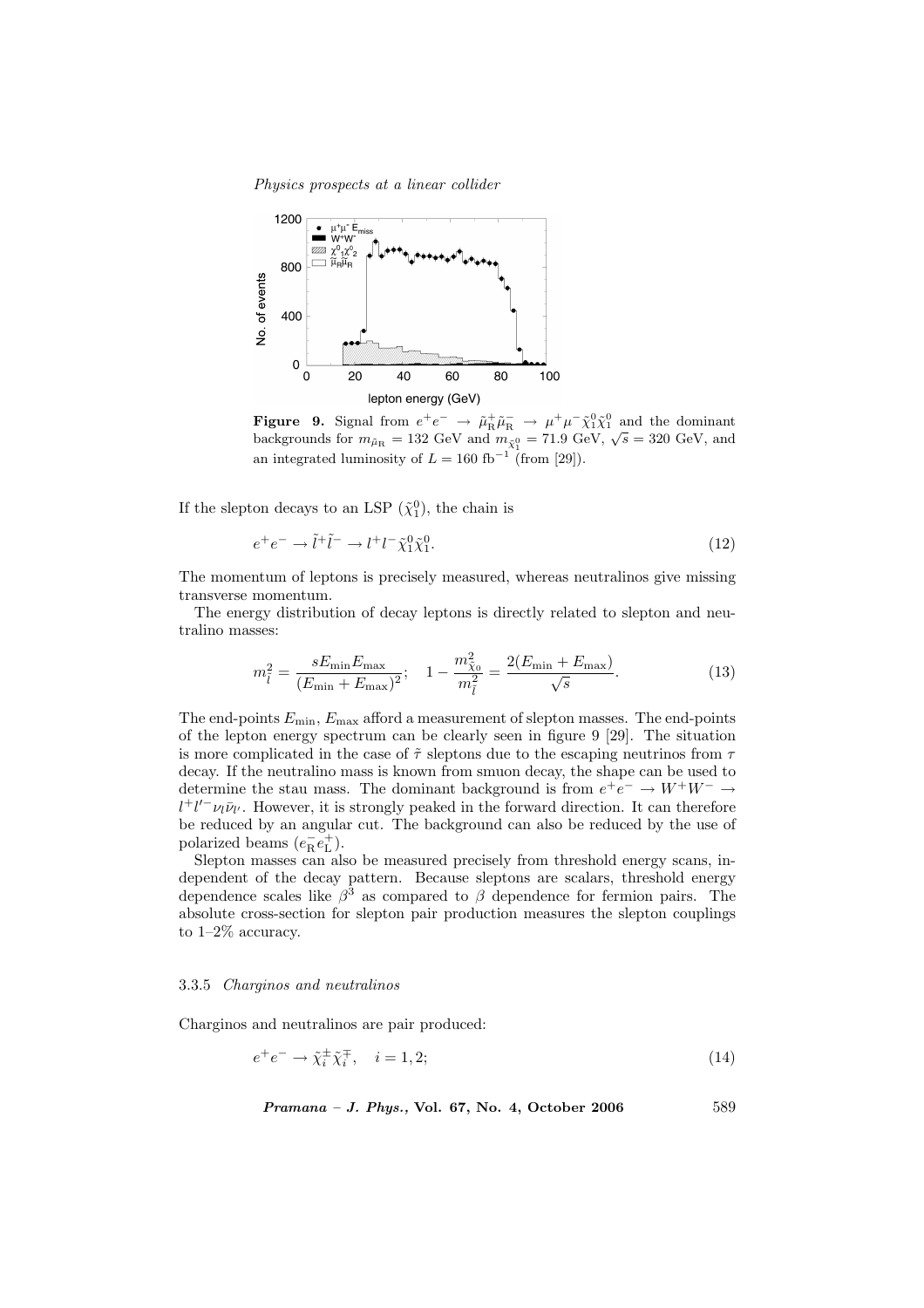Table 2. Sparticle masses and their expected precision for the SPS1a parameters and for the case of supersymmetry breaking with universal masses (mSUGRA scenario) (adapted from [30]).

|                                                                  | m     | LHC  | ILC  | $LHC+ILC$ |                                                                  | m     | LHC | ILC | $LHC+ILC$ |
|------------------------------------------------------------------|-------|------|------|-----------|------------------------------------------------------------------|-------|-----|-----|-----------|
| $\boldsymbol{h}$                                                 | 111.6 | 0.25 | 0.05 | 0.05      | H                                                                | 399.6 |     | 1.5 | 1.5       |
| $\boldsymbol{A}$                                                 | 399.1 |      | 1.5  | 1.5       | $H^+$                                                            | 407.1 |     | 1.5 | 1.5       |
|                                                                  | 97.03 | 4.8  | 0.05 | 0.05      |                                                                  | 182.9 | 4.7 | 1.2 | 0.08      |
|                                                                  | 349.2 |      | 4.0  | 4.0       |                                                                  | 370.3 | 5.1 | 4.0 | 2.3       |
| $\begin{matrix} \chi_1^0 \ \chi_3^0 \ \chi_1^{\pm} \end{matrix}$ | 182.3 |      | 0.55 | 0.55      | $\begin{matrix} \chi^0_2 \\ \chi^0_4 \\ \chi^\pm_2 \end{matrix}$ | 370.6 |     | 3.0 | 3.0       |
| $\tilde{e}_1$                                                    | 144.9 | 4.8  | 0.05 | 0.05      | $\tilde{e}_2$                                                    | 204.2 | 5.0 | 0.2 | 0.2       |
| $\tilde{\mu}_1$                                                  | 144.9 | 4.8  | 0.2  | 0.2       | $\tilde{\mu}_2$                                                  | 204.2 | 5.0 | 0.5 | 0.5       |
| $\tilde{\tau}_1$                                                 | 135.5 | 6.5  | 0.3  | 0.3       | $\tilde{\tau}_2$                                                 | 207.9 |     | 1.1 | 1.1       |
| $\tilde{\nu}_\mathrm{e}$                                         | 188.2 |      | 1.2  | $1.2\,$   |                                                                  |       |     |     |           |

$$
e^{+}e^{-} \to \tilde{\chi}_{i}^{0}\tilde{\chi}_{i}^{0}, \quad i = 1, 4. \tag{15}
$$

Chargino production occurs through  $s$ -channel  $Z$  exchange and  $t$ -channel sneutrino exchange. The lightest chargino decays according to  $\tilde{\chi}_1^{\pm} \to l^{\pm} \nu_l \tilde{\chi}_1^0$  either via intermediate  $W^{\pm}$  or via slepton. The dominant background is  $WW$  and  $ZZ$  production, which can be minimized using beam polarization. The chargino mass can be measured through the kinematic end-points of the decay products and through a threshold scan.

The second lightest neutralino decays according to  $\tilde{\chi}^0_2 \rightarrow l^+l^-\tilde{\chi}^0_1$  either via Z or via a slepton. The energy spectrum of the di-lepton system can be used to determine the masses of the primary and secondary neutralino, as in the case of slepton.  $\tilde{\chi}_2^0$ 's are also produced in decay chains. One can get a precise mass difference  $\Delta m(\tilde{\chi}_2^0 - \tilde{\chi}_1^0)$  from the upper edge of the di-lepton mass spectrum. Charginos with the decay  $\tilde{\chi}_1^{\pm} \to q\bar{q}' \tilde{\chi}_1^0$  give  $\Delta m(\tilde{\chi}_1^{\pm} - \chi_1^0)$ .

To give an idea of the precision of mass determination at ILC, sparticle masses and their expected precision for the point in parameter space known as SPS1a and for the case of supersymmetry breaking with universal masses (mSUGRA scenario) are shown in table 2.

#### 3.3.6 SUSY with CP violation

There can be complex phases in various mass matrices in MSSM. This can lead to observable effects like electric dipole moments of fermions, which, due to the existing experimental limits, constrain the parameters of the theory. In addition, the presence of phases can affect the determination of the range of MSSM parameters from experimental information on even CP-conserving processes. In [31] production and decays of the third generation sfermions in the MSSM with complex parameters have been analysed. In a large region of the MSSM parameter space the branching ratios of these sfermions show a strong phase dependence. This could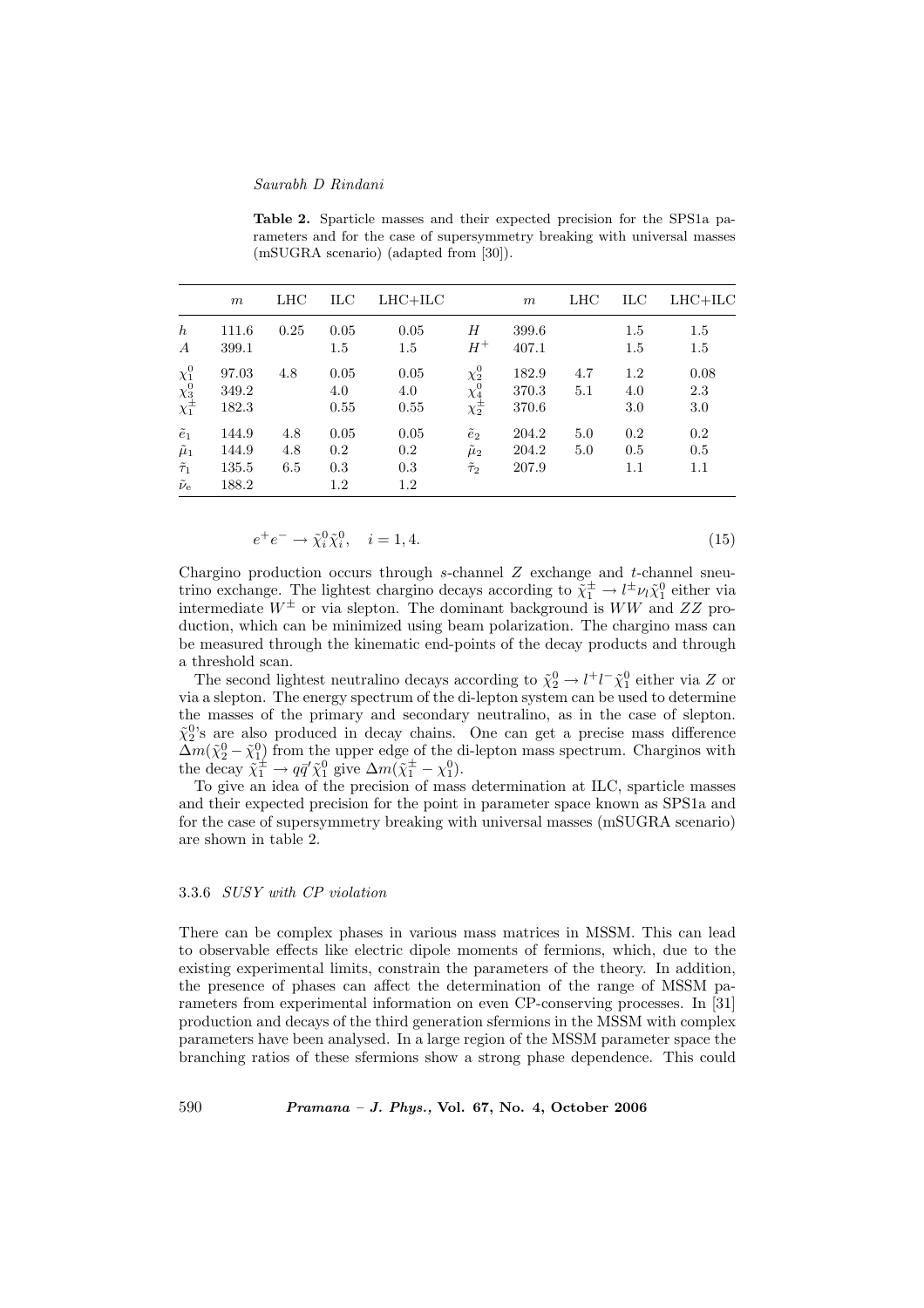#### Physics prospects at a linear collider

have an important impact on the search for third generation sfermions at a future linear collider and on the determination of the supersymmetric parameters. CP violation can be studied in T-odd asymmetries in slepton, chargino and neutralino sectors which can arise even at tree level [32,33]. CP violation can also feed into the Higgs sector at higher orders. Thus, the Higgs states which are mass eigenstates are no longer eigenstates of CP [34]. A CP-violating Higgs sector can be studied also through the  $\gamma\gamma$  option [35,36].

# 4. Theories with extra dimensions at the linear collider

In recent times, theories with extra dimensions have seen revived interest because of the possibility that an effective Planck scale can exist at TeV energy in such theories. There are three classes of extra-dimension models, differing from each other in the geometry of various fields. They have different experimental signatures. The common feature of all such models is the presence of closely spaced excitations extending into the TeV mass range and particles with spin-2. These are well-suited for study in  $e^+e^-$  collisions at the highest possible energies. Moreover, it has been proposed that the  $e^-e^-$ ,  $e^-\gamma$ , and  $\gamma\gamma$  options and the possibility of transverse polarization can be used to differentiate extra-dimension models.

# 4.1 The ADD model

In the original extra dimensions model in the recent context, the so-called ADD model due to Arkani-Hamed, Dimopoulos, and Dvali [37], SM fields are confined to a 1+3-dimensional brane. Gravity propagates in the 'bulk' of the other dimensions. Gravity is strong in the bulk, but only a fraction is felt on the brane. The relation between the Planck scale  $M_{\text{Planck}}$  and the compactification radius R is given, for d extra dimensions, by

$$
M_{\text{Planck}}^2 \sim M_{\text{brane}}^{d+2} R^d,\tag{16}
$$

where  $M<sub>brane</sub>$  is the effective Planck mass scale on the 3-brane where SM lives. The effective Planck mass can be tuned to the TeV scale. For  $d = 2$ , R is on the order of a millimeter.

There is a tower of excited Kaluza–Klein (KK) graviton states which couple weakly to SM particles. In  $e^+e^-$  collisions the experimental signature for the model is missing energy in SM processes by radiation of a KK graviton from SM particles [38], or a change in the rate and angular distribution of pair production by virtue of the graviton propagator [39]. One signature of the first kind is missing energy in  $e^+e^- \rightarrow \gamma + \text{missing energy}$  [40]. Another is a radiated graviton in Bhabha scattering [41]. Clean measurement of the angular distribution of final states in  $\gamma$ + missing energy would distinguish the ADD model from a scenario where the missing energy is from extra neutrinos or superpartners.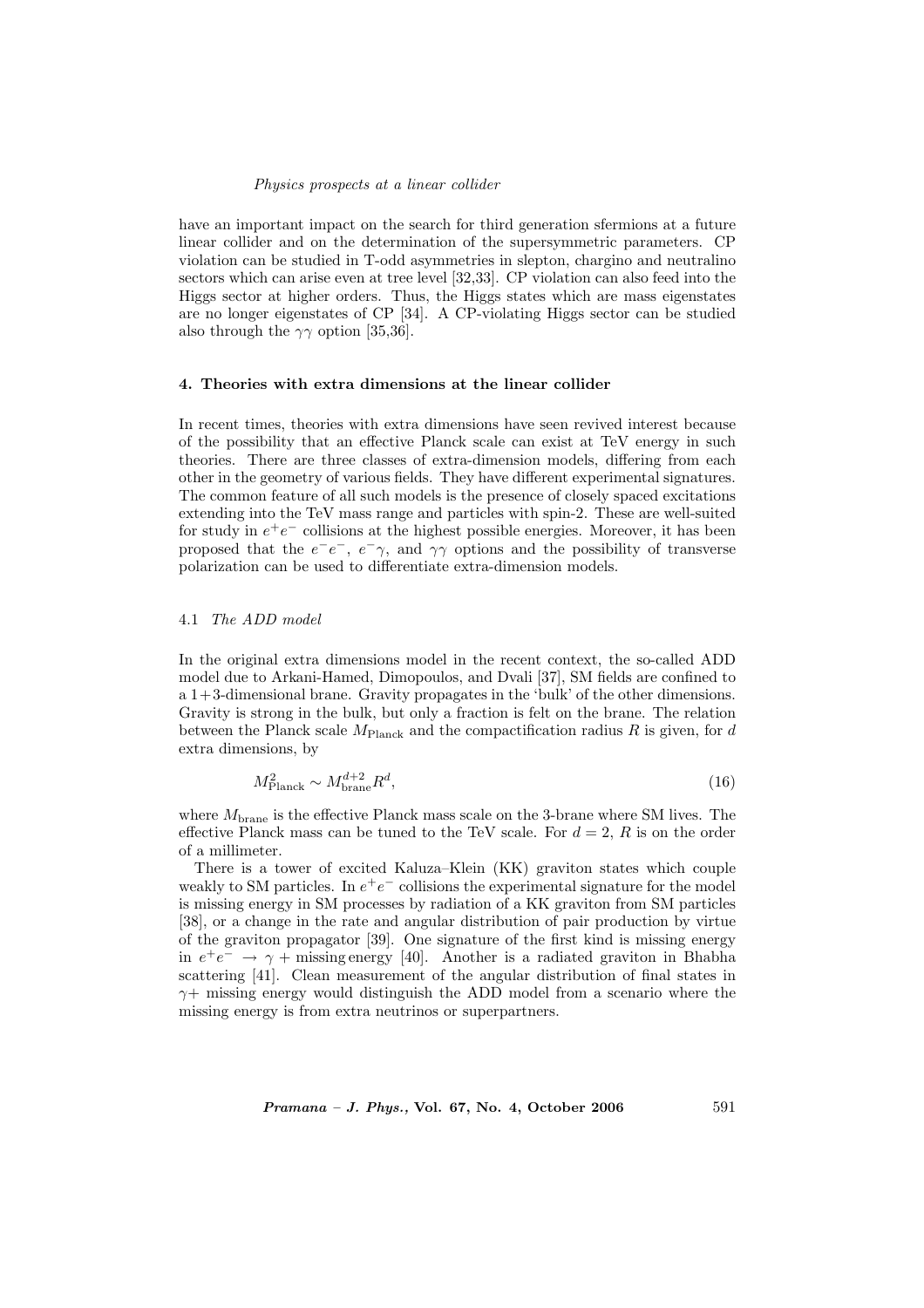Saurabh D Rindani



Figure 10. The cross-section for the production of a graviton and neutral **Figure 10.** The cross-section for the production of a graviton and neutral gauge KK excitations in  $e^+e^-$  as a function of the c.m. energy  $\sqrt{s}$  for a model having first KK excitation at 500 GeV. The different curves correspond to various values of  $\kappa/\bar{M}_{\text{Planck}}$  (from [43]).

### 4.2 Randall–Sundrum model

The Randall–Sundrum (RS) model allows for a brane having a TeV scale without large compactification radius of extra dimensions [42]. There is one extra dimension and two branes, one with an effective Planck mass at TeV scale and the other at the Planck scale. A scalar field in the bulk keeps the branes the proper distance apart. This results in a warp factor  $e^{-\pi \kappa R}$  for the space–time metric, where  $\kappa$  is the curvature of fifth dimension and  $R$  is the compactification scale. A TeV scale on the low-energy brane is achieved if  $\kappa R \sim 12$ . Graviton masses are of electroweak scale, and there is a series of KK gravitons. The masses of the KK excitations of the gravitons are  $M_n = \zeta_n m_0$ , where  $m_0 = \kappa e^{-\pi \kappa R}$  and  $\zeta_n$  are zeroes of the Bessel function [43]. Other schemes lead to different mass spacings. It is more useful to consider model parameters as  $m_0$  and  $c_0 = \kappa / \bar{M}_{\text{Planck}}$ , the effective coupling. The gravitons have weak strength and decay into pairs of SM particles with a width dependent on  $c_0$ . Figure 10, taken from [43], shows the cross-section for the  $e^+e^-$  production of graviton and neutral gauge KK excitations for a model having the first KK excitation at 500 GeV. The series of curves represents various values of  $\kappa/\bar{M}_{\text{Planck}}$ . The gravitons have weak strength and decay into pairs of standard model particles with a width dependent on  $c_0$ . Thus, because of the good resolution of an  $e^+e^-$  collider, the excitations can be easily observed.

The difference between ADD and RS in the production of single photons vs. The difference between ADD and AS in the production of single photons vs.<br>dimuons at  $\sqrt{s} = 2 \text{ TeV}$  is shown in figure 11, taken from [44]. It is thus possible to distinguish between the two scenarios.

# 4.3 Universal extra dimensions

In the model with universal extra dimensions (UED), all SM fields live in the extradimensional bulk. Thus, all SM particles have KK excitations [45]. In UED models,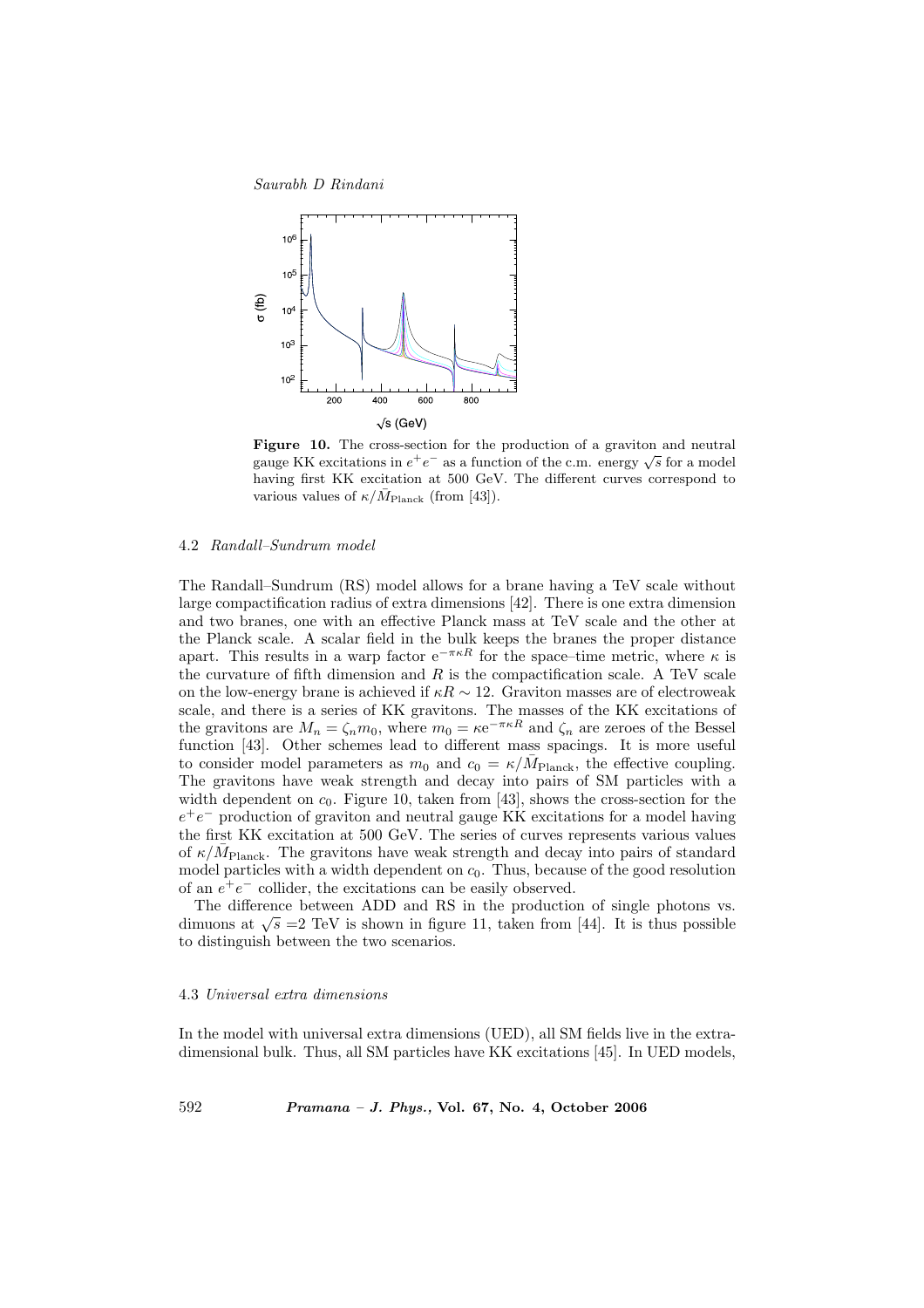Physics prospects at a linear collider



Figure 11. Cross-sections for the production of single photons and of **rigure** 11. Cross-sections for the production of single photons and of dimuons at  $\sqrt{s}$  =2 TeV are plotted against each other. ADD lines are for extra dimensions of 3 and 6. The RS curves are for  $m_0 = 200$  and 400 GeV (from [44]).

there is a conservation of KK mode number. Thus, at lowest order, excited particles are produced in pairs. The lightest KK particle is the photon with  $n = 0$ . This model is similar to SUSY to the extent that every SM particle has a tower of KKpartners, even though these partners have the same spin. Determining whether one is seeing UED or SUSY will require excellent determination of angular distributions.

### 5. Models with extra Z at the linear collider

There are several models with extra neutral gauge boson  $Z'$ , as for example, grand unification ( $E_6 \xi$  models), left–right symmetry [30,46–48] KK excitations of  $\gamma$  and  $Z$  [49] and little Higgs model(s) [50].

ILC can make precision measurements of various observables in  $e^+e^- \rightarrow f\bar{f}$ :  $\sigma_0 \equiv \sigma(e^+e^- \to \mu^+\mu^-)$ ,  $R^{\text{had}} \equiv \sigma^{\text{had}}/\sigma_0$ ,  $A_{\text{FB}}^l$ ,  $A_{\text{LR}}^l$ ,  $A_{\text{LR}}^{\text{had}}$ ,  $A_{\text{pol}}^{\tau}$ , and  $A_{\text{FB}}^f(\text{pol})$ . Here the notation is standard; the subscript 'had' refers to hadronic cross-sections, 'FB' refers to 'forward–backward', 'LR' to 'left–right' (asymmetry) in the context of longitudinal polarization of beams, and 'pol' to the polarized beams.

Beam polarization with  $P_{e-}$  and  $P_{e+}$  of opposite signs helps to enhance crossbeam polarization with  $P_e$ - and  $P_e$ + of opposite signs neips to enhance cross-<br>section, as seen from eq. (1). With  $\sqrt{s} = 500$  GeV,  $L = 1$  ab<sup>-1</sup>,  $P_e$ - = 0.8,  $P_{e+} = 0.6$ ,  $m_{Z'}$  up to 2–3 TeV can be probed at 95% CL. It is found that there is an ambiguity if only leptonic final states are used [51]. It is resolved if hadronic states are included in addition to leptonic states [52]. In any case beam polarization plays an important role [52].

### 6. Conclusions

To conclude, a description has been given of various physics capabilities of an  $e^+e^$ linear collider and its options. It is clear that a lot of precision information within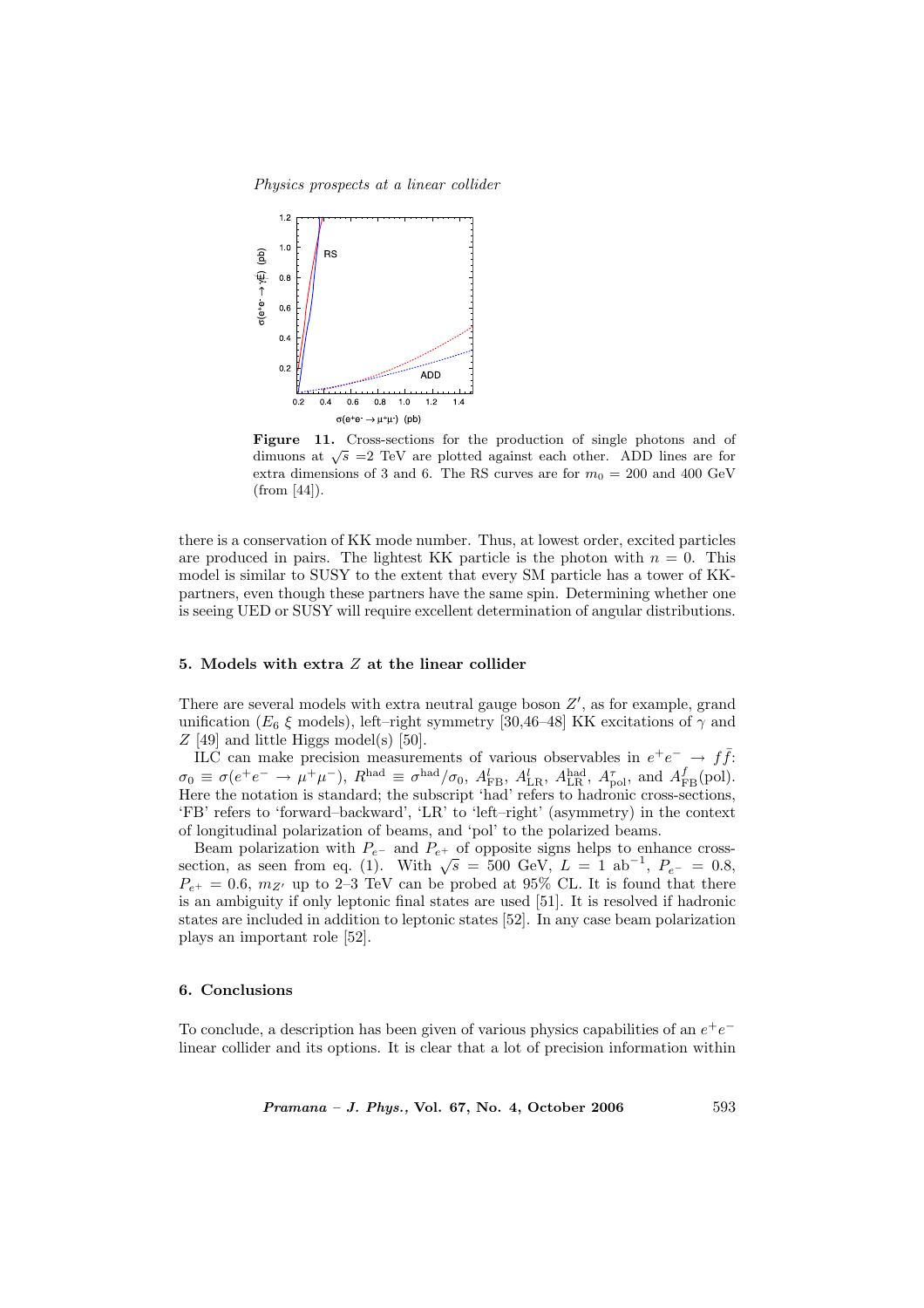SM and beyond would become available with such a collider. With the determined effort of the international high energy physics community, ILC seems certain to become a reality.

# References

[1] American Linear Collider Working Group: J Bagger et al, arXiv:hep-ex/0007022 ACFA Linear Collider Working Group: K Abe et al, arXiv:hep-ph/0109166

ECFA/DESY LC Physics Working Group: J A Aguilar-Saavedra et al, arXiv:hepph/0106315

A Bartl and S Hesselbach, Pramana – J. Phys. 63, 1101 (2004); arXiv:hepph/0407178

S Dawson and M Oreglia, Ann. Rev. Nucl. Part. Sci. 54, 269 (2004); arXiv:hepph/0403015

- [2] G A Moortgat-Pick et al, arXiv:hep-ph/0507011
- [3] I F Ginzburg, G L Kotkin, V G Serbo and V I Telnov, Nucl. Instrum. Methods 205, 47 (1983)
- [4] I F Ginzburg, G L Kotkin, S L Panfil, V G Serbo and V I Telnov, Nucl. Instrum. Methods A219, 5 (1984)
	- V I Telnov, Nucl. Instrum. Methods A355, 3 (1995)
- [5] W Menges, LC-PHSM-2001-022
- [6] D Choudhury and S D Rindani, Phys. Lett. B335, 198 (1994); arXiv:hep-ph/9405242 B Ananthanarayan, S D Rindani, R K Singh and A Bartl, Phys. Lett. B593, 95 (2004); Erratum, ibid B608, 274 (2005); arXiv:hep-ph/0404106
- [7] A H Hoang, A V Manohar, I W Stewart and T Teubner, Phys. Rev. D65, 014014 (2002); arXiv:hep-ph/0107144
- [8] A H Hoang, Phys. Rev. D69, 034009 (2004); arXiv:hep-ph/0307376
- [9] A H Hoang and T Teubner, Phys. Rev. D60, 114027 (1999); arXiv:hep-ph/9904468 A H Hoang, Z Ligeti and A V Manohar, Phys. Rev. Lett. 82, 277 (1999); arXiv:hepph/9809423
- [10] M Martinez and R Miquel, Eur. Phys. J. C27, 49 (2003); arXiv:hep-ph/0207315
- [11] A Djouadi, Pramana J. Phys. 60, 215 (2003); arXiv:hep-ph/0205248
- [12] T Kuhl, http://www-flc.desy.de/ecfa-higgs/montpellier/kuhl-montpellier.pdf
- [13] M Battaglia and A De Roeck, in Proc. of the APS/DPF/DPB Summer Study on the Future of Particle Physics (Snowmass 2001) edited by N Graf, eConf C010630, E3066 (2001); arXiv:hep-ph/0111307
- [14] A Juste and G Merino, arXiv:hep-ph/9910301 A Gay, arXiv:hep-ph/0604034 H Baer, S Dawson and L Reina, Phys. Rev. D61, 013002 (2000); arXiv:hepph/9906419
- [15] U Baur, T Plehn and D L Rainwater, Phys. Rev. D68, 033001 (2003); arXiv:hepph/0304015 C Castanier, P Gay, P Lutz and J Orloff, arXiv:hep-ex/0101028

M Battaglia, E Boos and W M Yao, in Proc. of the APS/DPF/DPB Summer Study on the Future of Particle Physics (Snowmass 2001) edited by N Graf, eConf C010630, E3016 (2001); arXiv:hep-ph/0111276

[16] A Djouadi, W Kilian, M Muhlleitner and P M Zerwas, Euro. Phys. J. C10, 27 (1999); arXiv:hep-ph/9903229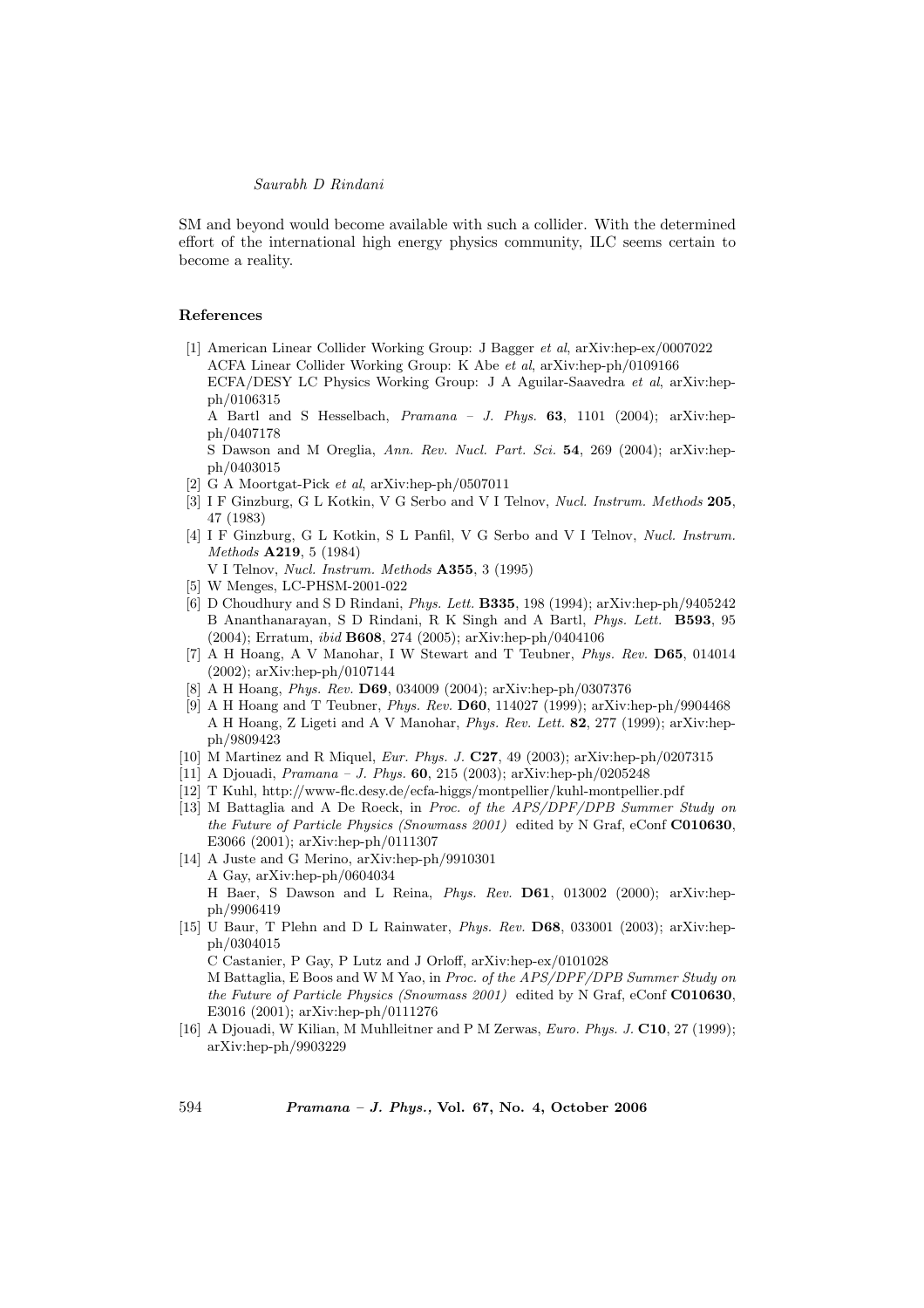#### Physics prospects at a linear collider

- [17] D J Miller, S Y Choi, B Eberle, M M Muhlleitner and P M Zerwas, Phys. Lett. B505, 149 (2001); arXiv:hep-ph/0102023
- [18] M T Dova, P Garcia-Abia and W Lohmann, arXiv:hep-ph/0302113.
- [19] S Y Choi, D J Miller, M M Muhlleitner and P M Zerwas, Phys. Lett. B553, 61 (2003); arXiv:hep-ph/0210077
- [20] B Grzadkowski and J F Gunion, Phys. Lett. B294, 361 (1992); arXiv:hep-ph/9206262
- [21] S D Rindani, Pramana J. Phys. 61, 33 (2003); arXiv:hep-ph/0304046 P Poulose and S D Rindani, Phys. Rev. D57, 5444 (1998); Erratum, ibid. D61, 119902 (2000); arXiv:hep-ph/9709225; Phys. Lett. B383, 212 (1996); arXiv:hepph/9606356; Phys. Rev. D54, 4326 (1996); Erratum, ibid. D61, 119901 (2000); arXiv:hep-ph/9509299; Phys. Lett. B349, 379 (1995); arXiv:hep-ph/9410357 F Cuypers and S D Rindani, Phys. Lett. B343, 333 (1995); arXiv:hep-ph/9409243
- [22] D Atwood, S Bar-Shalom, G Eilam and A Soni, Phys. Rep. 347, 1 (2001); arXiv:hepph/0006032
- [23] P Poulose and S D Rindani, Phys. Rev. D57, 5444 (1998); Erratum, ibid. D61, 119902 (2000); arXiv:hep-ph/9709225
- [24] M S Baek, S Y Choi and C S Kim, Phys. Rev. D56, 6835 (1997); arXiv:hepph/9704312

S Y Choi and K Hagiwara, Phys. Lett. B359, 369 (1995); arXiv:hep-ph/9506430

- [25] B Grzadkowski, Z Hioki, K Ohkuma and J Wudka, Acta Phys. Polon. B36, 3531 (2005); arXiv:hep-ph/0511038 B Grzadkowski, Z Hioki, K Ohkuma and J Wudka, Nucl. Phys. B689, 108 (2004); arXiv:hep-ph/0310159
- [26] B C Allanach, A Djouadi, J L Kneur, W Porod and P Slavich, J. High Energy Phys. 0409, 044 (2004); arXiv:hep-ph/0406166
- [27] J Guasch, W Hollik and S Penaranda, arXiv:hep-ph/0307012; Phys. Lett. B515, 367 (2001); arXiv:hep-ph/0106027
- [28] S Kraml, these proceedings
- [29] H U Martyn and G A Blair, arXiv:hep-ph/9910416.
- [30] LHC/LC Study Group: G Weiglein et al, arXiv:hep-ph/0410364
- [31] A Bartl, K Hidaka, T Kernreiter and W Porod, Phys. Lett. B538, 137 (2002); arXiv:hep-ph/0204071; Phys. Rev. D66, 115009 (2002); arXiv:hep-ph/0207186 A Bartl, S Hesselbach, K Hidaka, T Kernreiter and W Porod, arXiv:hep-ph/0306281; Phys. Lett. B573, 153 (2003); arXiv:hep-ph/0307317; arXiv:hep-ph/0311338
- [32] S Y Choi, H S Song and W Y Song, Phys. Rev. D61, 075004 (2000); arXiv:hepph/9907474
- [33] Y Kizukuri and N Oshimo, Phys. Lett. B249, 449 (1990) A Bartl, H Fraas, S Hesselbach, K Hohenwarter-Sodek and G Moortgat-Pick, arXiv:hep-ph/0406190 A Bartl, H Fraas, O Kittel and W Majerotto, Phys. Rev. D69, 035007 (2004); arXiv:hep-ph/0308141 A Bartl, H Fraas, O Kittel and W Majerotto, arXiv:hep-ph/0402016
- [34] A Pilaftsis, Phys. Lett. B435, 88 (1998); arXiv:hep-ph/9805373
- A Pilaftsis and C E M Wagner, Nucl. Phys. B553, 3 (1999); arXiv:hep-ph/9902371
- [35] R M Godbole, S D Rindani and R K Singh, Phys. Rev. D67, 095009 (2003); Erratum, ibid. D71, 039902 (2005)
- [36] E Asakawa, S Y Choi, K Hagiwara and J S Lee, Phys. Rev. D62, 115005 (2000); arXiv:hep-ph/0005313 J R Ellis, J S Lee and A Pilaftsis, Nucl. Phys. B718, 247 (2005); arXiv:hepph/0411379